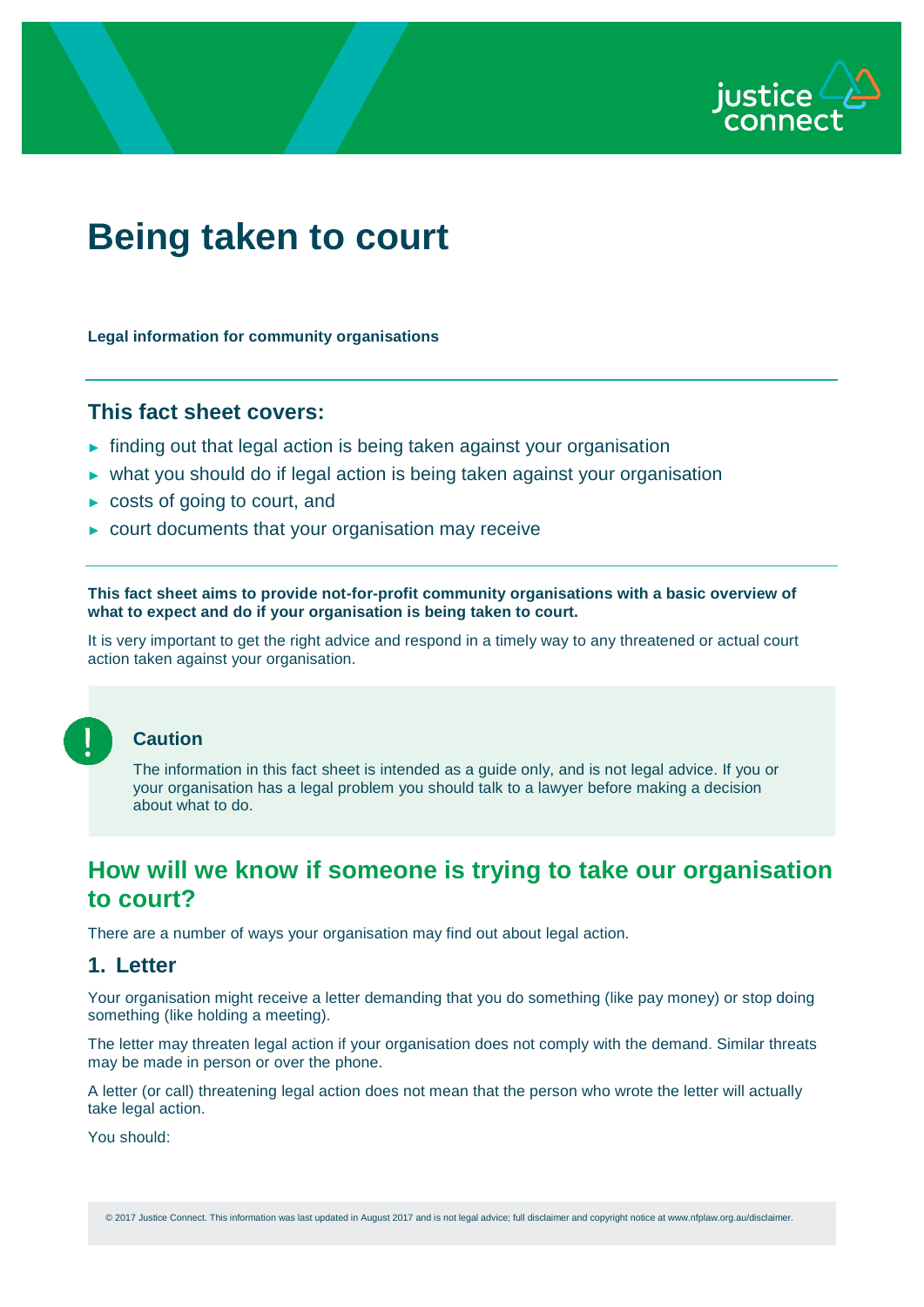- check that your insurance policies (if you have insurance), cover the threatened action and, where applicable tell your insurer about the threat, and
- seek legal advice about the likelihood of the legal action occurring and what defences your organisation may have

## **2. Court form**

If a person wants to take legal action against your organisation, they start the action by issuing one of the forms listed below in the appropriate court. They are usually known as the 'plaintiff'.

The person or organisation who they are taking the legal action against is usually known as the 'defendant'.

The plaintiff takes the relevant form to court to be stamped and a copy is then 'served on' (officially delivered to) the defendant.

Your organisation should take a statement of claim or summons very seriously.

## **Note**

To lodge these forms payment of fees will be required.

Refer to the links below under the resources section for court links and further information about lodging fees and processes.

| <b>State or territory</b>                     | <b>Courts</b>                                                              | <b>Name of forms</b>                                                                                                                        |
|-----------------------------------------------|----------------------------------------------------------------------------|---------------------------------------------------------------------------------------------------------------------------------------------|
| <b>Victoria</b>                               | Magistrates' Court<br><b>County Court</b><br><b>Supreme Court</b>          | Complaint<br>Writ (accompanied by Statement of Claim)<br><b>Originating Motion</b>                                                          |
| <b>New South Wales</b>                        | <b>Local Court</b><br><b>District Court</b><br><b>Supreme Court</b>        | Statement of claim<br><b>Summons</b>                                                                                                        |
| Queensland                                    | <b>Magistrates' Court</b><br><b>District Court</b><br><b>Supreme Court</b> | Claim<br><b>Statement of Claim</b>                                                                                                          |
| <b>Western Australia</b>                      | <b>Magistrates' Court</b><br><b>District Court</b><br><b>Supreme Court</b> | <b>Writ of Summons</b><br><b>Statement of Claim</b><br>Memorandum of Appearance<br><b>Originating Motion</b>                                |
| <b>South Australia</b>                        | <b>Magistrates' Court</b><br><b>District Court</b><br><b>Supreme Court</b> | Summons (accompanied by Statement of Claim or<br><b>Originating Process)</b>                                                                |
| <b>Northern Territory</b>                     | <b>Local Court</b><br><b>Supreme Court</b>                                 | Writ or Originating Motion (accompanied by<br>Endorsement of Claim or Statement of Claim)<br>In the Local Court: Practice Direction 6 (PD6) |
| <b>Australian Capital</b><br><b>Territory</b> | <b>Magistrates' Court</b><br><b>Supreme Court</b>                          | <b>Originating Claim</b><br><b>Statement of Claim</b>                                                                                       |
| <b>Tasmania</b>                               | <b>Magistrates' Court</b><br><b>Supreme Court</b>                          | Writ<br><b>Originating Application</b>                                                                                                      |

The forms used to start legal action differ between the states and territories: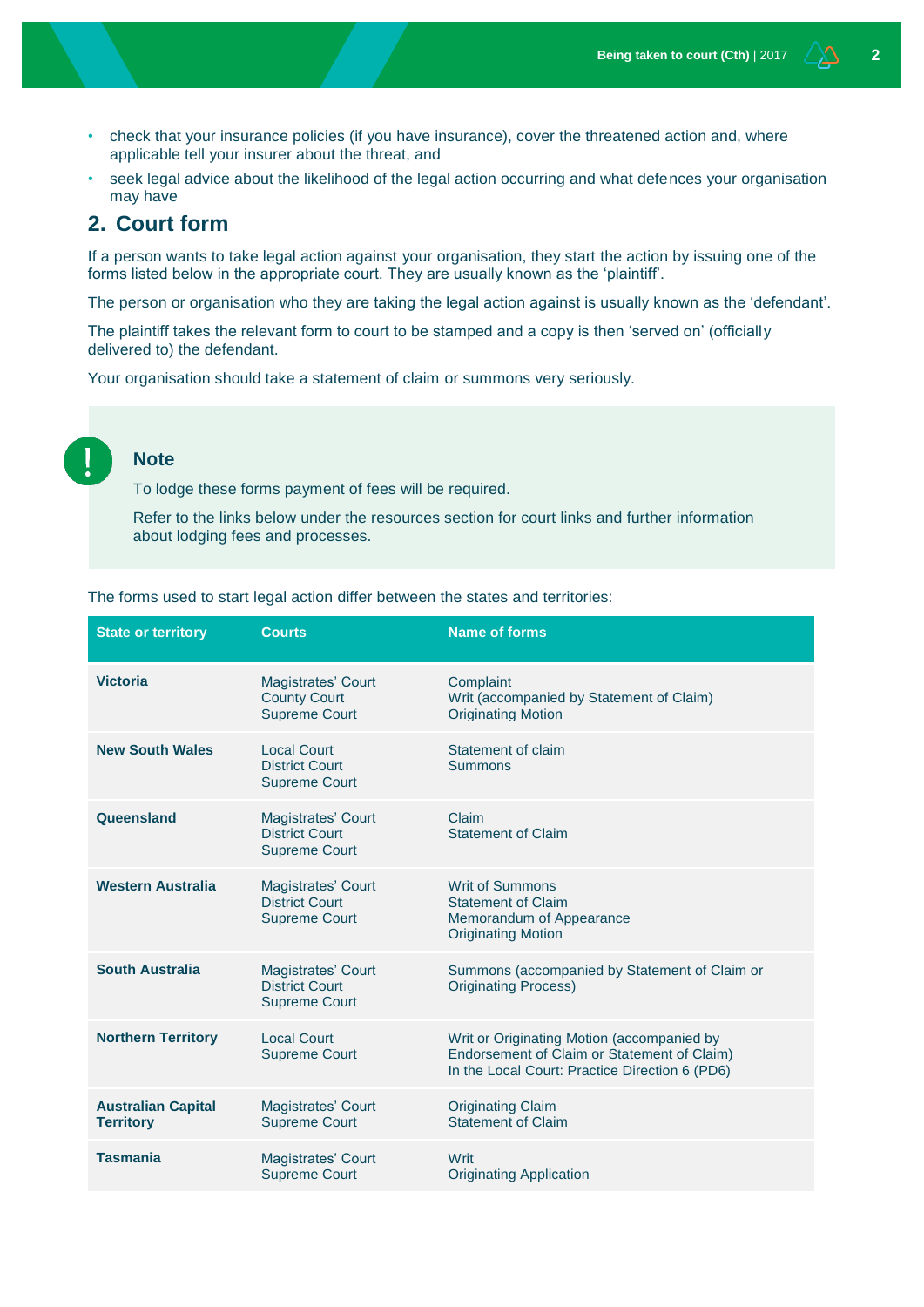#### **Caution**

If your organisation receives court documents, it's important to act immediately.

If your organisation intends to defend the proceedings, very short time frames apply for you to notify the court.

## **3. Notice from a tribunal or commission**

Across Australia there are a number of tribunals (like the Administrative Appeals Tribunal) and commissions (like the Fair Work Commission, and the Australian Securities and Investments Commission) which deal with certain legal issues.

If your organisation receives a 'notice of hearing' it means that someone has named your organisation as the respondent (or the defendant) in an application to a tribunal or commission and has started legal action against your organisation. Even if you think there is no validity to the claim, it is highly recommended that your organisation seek legal advice. You may need to lodge certain documents before the hearing date.

Not all applications made to tribunals or commissions proceed to a stage where there is a hearing. Many disputes are resolved before a formal decision by the tribunal through mediation, directions hearing or compulsory conference.



#### **Related Not-for-profit Law resource**

For more information on mediation, go to [our webpage on mediation.](http://www.nfplaw.org.au/mediation)

| <b>Commonwealth,</b><br>state or territory | <b>Administrative tribunal</b>                                            | <b>Examples of other tribunals or commissions</b>                                                                            |
|--------------------------------------------|---------------------------------------------------------------------------|------------------------------------------------------------------------------------------------------------------------------|
| <b>Commonwealth</b>                        | <b>Administrative Appeals</b><br>Tribunal (AAT)                           | National Native Title Tribunal<br><b>Copyright Tribunal of Australia</b><br><b>Fair Work Commission</b>                      |
| <b>Victoria</b>                            | Victorian Civil and<br>Administrative Tribunal<br>(VCAT)                  | Victims of Crime Assistance Tribunal<br><b>Mental Health Tribunal</b>                                                        |
| <b>New South Wales</b>                     | <b>NSW Civil and Administrative</b><br>Tribunal (NCAT)                    | <b>Mental Health Review Tribunal</b><br><b>Workers Compensation Commission</b><br><b>NSW Industrial Relations Commission</b> |
| Queensland                                 | Queensland Civil and<br>Administrative Tribunal<br>(QCAT)                 | <b>Land and Resources Tribunal</b><br><b>Land Tribunal</b>                                                                   |
| <b>Western Australia</b>                   | State Administrative Tribunal<br>(SAT)                                    | <b>Equal Opportunity Commission</b>                                                                                          |
| <b>South Australia</b>                     | South Australian Civil and<br>Administrative Tribunal<br>(SACAT)          | South Australia Employment Tribunal<br>South Australia Health Practitioners' Tribunal                                        |
| <b>Northern Territory</b>                  | Northern Territory Civil and<br><b>Administrative Tribunal</b><br>(NTCAT) | <b>Mental Health Review Tribunal</b><br><b>Alcohol Mandatory Treatment Tribunal</b>                                          |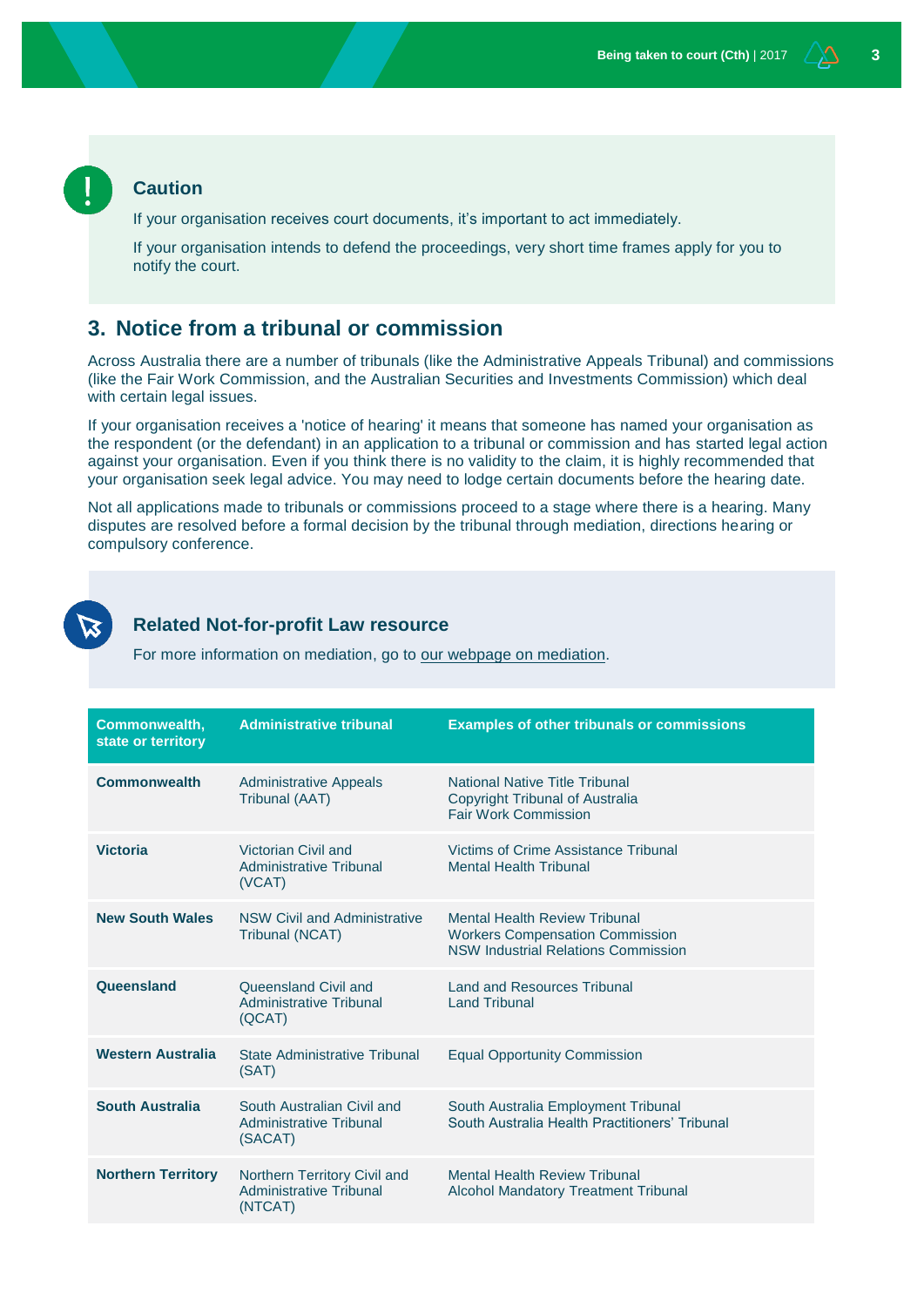| <b>Australian Capital</b> | <b>ACT Civil and Administrative</b>                                                                                                                   | <b>ACT Remuneration Tribunal</b>                                                                                        |
|---------------------------|-------------------------------------------------------------------------------------------------------------------------------------------------------|-------------------------------------------------------------------------------------------------------------------------|
| <b>Territory</b>          | Tribunal                                                                                                                                              | <b>ACT Human Rights Commission</b>                                                                                      |
| <b>Tasmania</b>           | No single civil and<br>administrative tribunal,<br>matters heard in this tribunal<br>in other states are heard in the<br>Tasmanian Magistrates' Court | <b>Workers Compensation Tribunal</b><br>Resource Management and Planning Appeals Tribunal<br><b>Industrial Tribunal</b> |

## **4. Prosecution**

Your organisation may also receive notice that it is being prosecuted for an offence. This may occur if a prosecuting authority thinks your organisation has not complied with the law. The prosecuting authority may be the State or Federal Police or a regulator (like Worksafe Tasmania or the Queensland Office of Fair Trading).

A prosecuting authority has to prosecute in accordance with the law. Your organisation may have a valid defence.

# **What should we do is someone takes legal action against us?**

## **Seek immediate legal advice**

If your organisation receives a letter or court document about a 'legal action' or prosecution, it should seek legal advice immediately because sometimes time limits apply in relation to defending legal actions.

As different rules apply to each kind of community organisation, you should seek specific advice from a lawyer.

## **Read the documents carefully**

Your organisation should read the documents carefully. In particular, look at who is named as a party to the legal action. Also look for information in the accompanying material about timeframes that apply.

#### **Make sure the right people know - but be careful who you tell**

Your board or committee of management should be informed.

There may be reasons that you should not inform all staff or volunteers about a legal action. For example, you could open yourself to a defamation claim or you might be in breach of your legal obligations with respect to privacy. Check this with your lawyer.

#### **Notify your insurer**

As soon as your organisation receives any indication that a claim could be made against it, it should notify its insurer immediately (if your organisation has insurance).

# **Can legal costs be awarded against our organisation?**

Yes. Not-for-profit community organisations are treated in the same way as any other potential plaintiff or defendant in legal proceedings.

Generally, in court proceedings, costs are awarded against the party who loses the case. This means that if you are advised by your lawyer that losing the case is a likely outcome, your organisation carefully should consider agreeing to a pre-trial settlement.

# **We are an incorporated association – can we be taken to court?**

Yes. Just because your organisation is incorporated doesn't mean people can't take legal action against your organisation.

The benefit of 'limited liability' that comes with incorporation is that members of the organisation are not personally liable for debts of the organisation (including legal costs). Generally, however, limited liability does not mean that legal action cannot be taken against your organisation. If your organisation is found to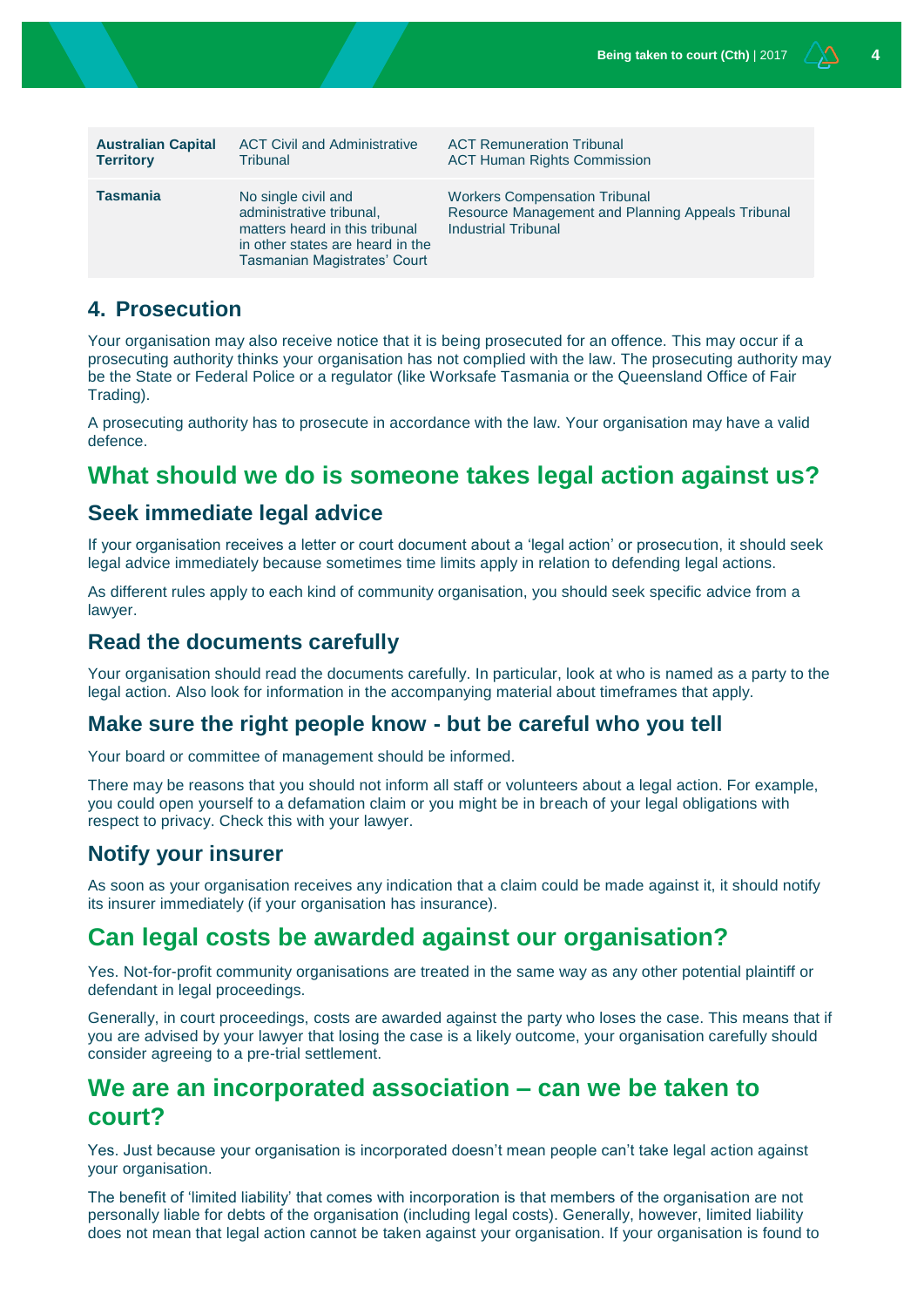be legally responsible and is ordered by a court to pay costs, then all of the assets of the organisation (including any unpaid membership fees, money in bank accounts, assets etc.) must be made available to meet those costs.

Also, in limited circumstances, members of a committee of management or board of an organisation may be personally liable to pay costs (from their own savings and assets). This is uncommon.

# **We are an unincorporated group – can we be taken to court?**

The members of your group, separately or together, can be taken to court. If you receive an indication that court action may be taken, your group should seek immediate legal advice.

It may be necessary for the committee of management or other members of your group who exercise control over its affairs to seek separate, personal, legal advice.



#### **Related Not-for-profit Law resources**

For more information about incorporating your organisation see our webpage on [the](https://www.nfplaw.org.au/incorporationdecision)  [incorporation decision.](https://www.nfplaw.org.au/incorporationdecision)

# **Will our insurance cover the costs of the legal action?**

Maybe. This will depend on the terms and conditions of any insurance your organisation has and the circumstances of the legal action. You should check with your insurer and seek legal advice if you do not agree with your insurer's decision.

# **Other court documents your organisation might receive**

## **Subpoena**

A subpoena is a document issued by a court requiring the person or organisation named in the document to:

- attend at the court to give oral evidence, and
- produce documents or other things to the court

The person or organisation named in the subpoena must comply with the requirements of a subpoena, as failure to do so, without lawful excuse, can result in charges of being in contempt of court. Fines, imprisonment or both apply for contempt of court offences.

A subpoena does not necessarily mean that someone is taking legal action against your organisation. It could be that two other parties are involved in litigation and as part of that litigation, have applied to the court for a subpoena for documents relevant to their action, which may include documents held by your organisation.

If your organisation receives a subpoena to attend court or produce documents, seek legal advice immediately. Failure to comply with a subpoena in the specified time can constitute contempt of court. You may be able to apply to the court to have the subpoena set aside. Subpoenas can be set aside on a number of grounds such as when:

- the subpoena is too wide in its terms, is oppressive and amounts to a 'fishing expedition', or
- the documents covered by the subpoena are not relevant for the purposes of disposing fairly of the proceedings

You may also need to seek advice about your organisation's privacy and confidentiality obligations. Privacy and confidentiality obligations may not be sufficient to refuse to provide information requested by the court. It may be possible to provide documents with certain parts (such as personal information) removed ('redacted').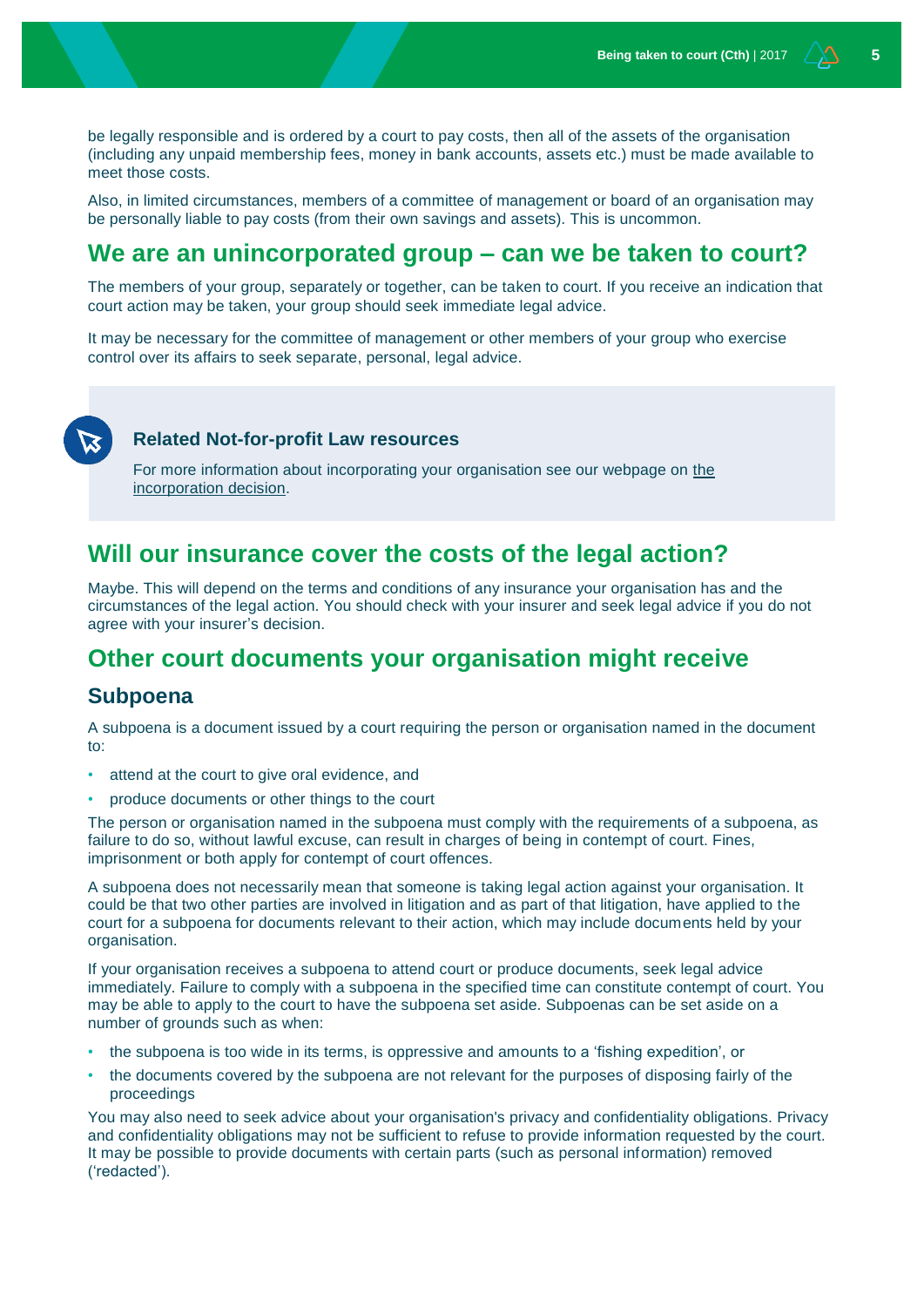#### **Related Not-for-profit resource**

For more information, see [our fact sheet on subpoenas.](https://www.nfplaw.org.au/subpoenas)

## **Warrant or order for entry, inspection, search, seizure**

Across the states and territories, various laws give government authorities the power to enter on property and inspect, search, and take away certain materials. For example, under NSW Work Health and Safety legislation (**NSW WHS**), the NSW WorkCover Authority has powers to enter a workplace to undertake investigations. Similar powers exist for each work and healthy safety authorities in each state or territory.

There are laws that the authorities must comply with when they undertake these searches. If the search isn't exercised in accordance with the law, your organisation may have a legal right to challenge it. However, it is usually an offence (with quite significant penalties) not to comply with, or to obstruct, such investigations. You should read any documentation provided to you carefully, and seek legal advice as soon as possible.



#### **Related Not-for-profit Law resources**

For more information about work, health and safety laws, see our [OHS webpage.](http://www.nfplaw.org.au/OHS)

# **Being taken to court in another jurisdiction**

If your organisation is involved in legal proceedings in another Australian state or territory you may be able to transfer the proceedings to a more appropriate jurisdiction. When deciding whether to transfer the proceedings the court will consider:

- where the parties to a proceeding live
- where the dispute arose
- whether any contracts between the parties specify a jurisdiction
- what is in the interest of justice, ultimately facilitating the most timely and efficient resolution

It's also possible to transfer a proceeding within a state if you feel there is a more relevant court to hear the proceedings. This may happen if there is a related matter already being heard in a court, or a particular court has special expertise.